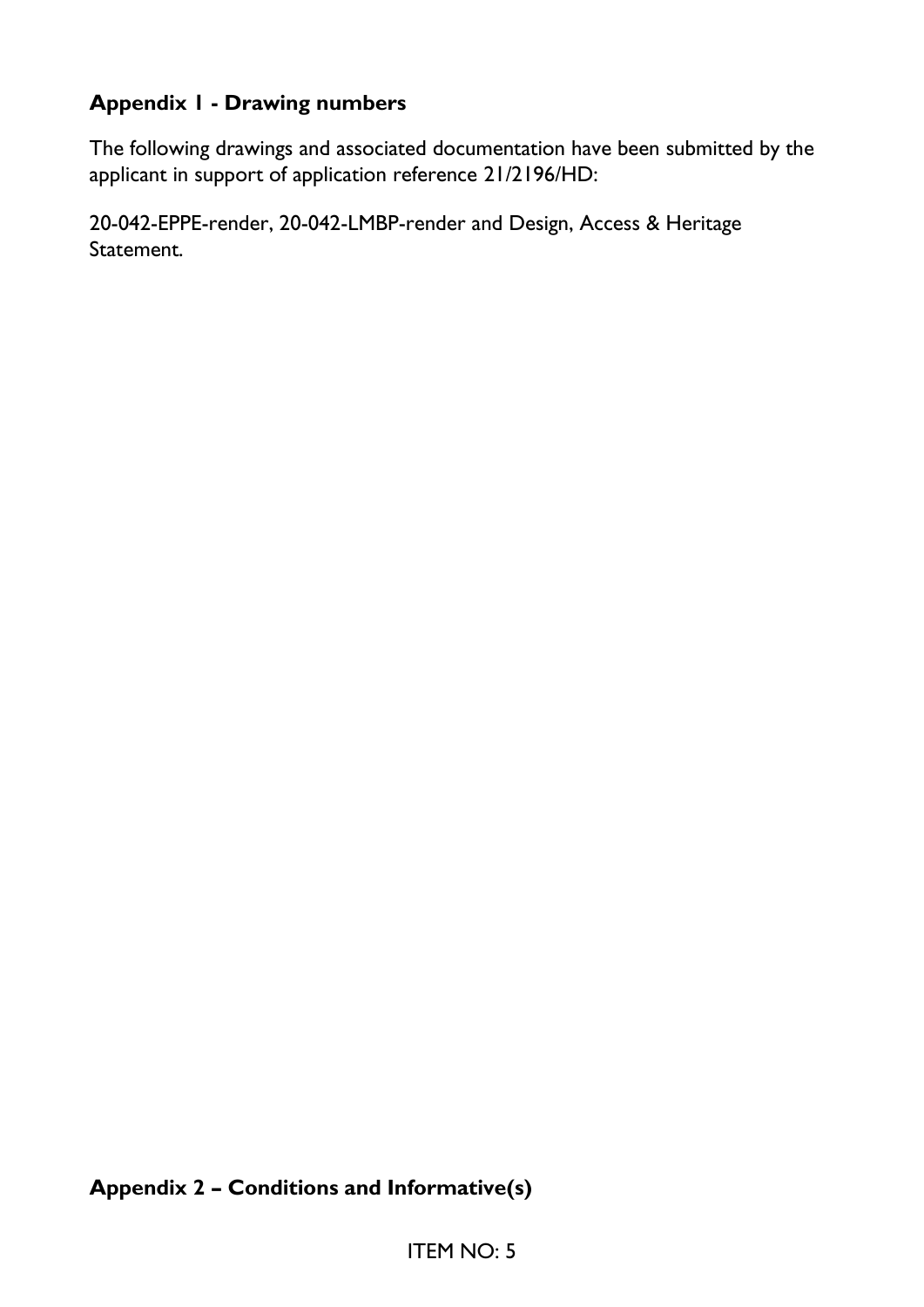## **Condition 1**

The development to which this permission relates must be begun not later than the expiration of three (3) years beginning with the date on which the permission is granted.

**Reason**: As required by Section 91 of the Town and Country Planning Act 1990.

### **Condition 2**

The development shall be carried out strictly in accordance with the application plans, drawings and documents hereby approved and as detailed below:

20-042-EPPE-render, 20-042-LMBP-render and Design, Access & Heritage Statement.

**Reason:** In the interests of good planning and to ensure that the development is carried out in accordance with the approved documents, plans and drawings submitted with the application and is acceptable to the local planning authority.

## **Condition 3**

The development hereby approved shall be constructed in those materials and finishes as submitted namely:

• Silicone Render (K Rend Silicone system or equivalent)

The development shall be carried out in accordance with the approved details and retained for the lifetime of the development.

**Reason:** To ensure that the design is delivered in accordance with the details submitted and assessed so that the development achieves the necessary high standard and detailing in accordance with Policies HC1 and D3 of the London Plan (2021), Policies DH1, DH3, DH(a), and DH(h) of the Royal Greenwich Local Plan: Core Strategy with Detailed Policies (July 2014), the Council's 'Residential Extensions, Basements and Conversions Guidance SPD (December 2018) and Blackheath Conservation Area Character Appraisal (2013).

### **Informative(s)**

1. The Council engages with all applicants in a positive and proactive way through specific pre-application enquiries and the detailed advice available on the Council's website. On this particular application, no pre-application advice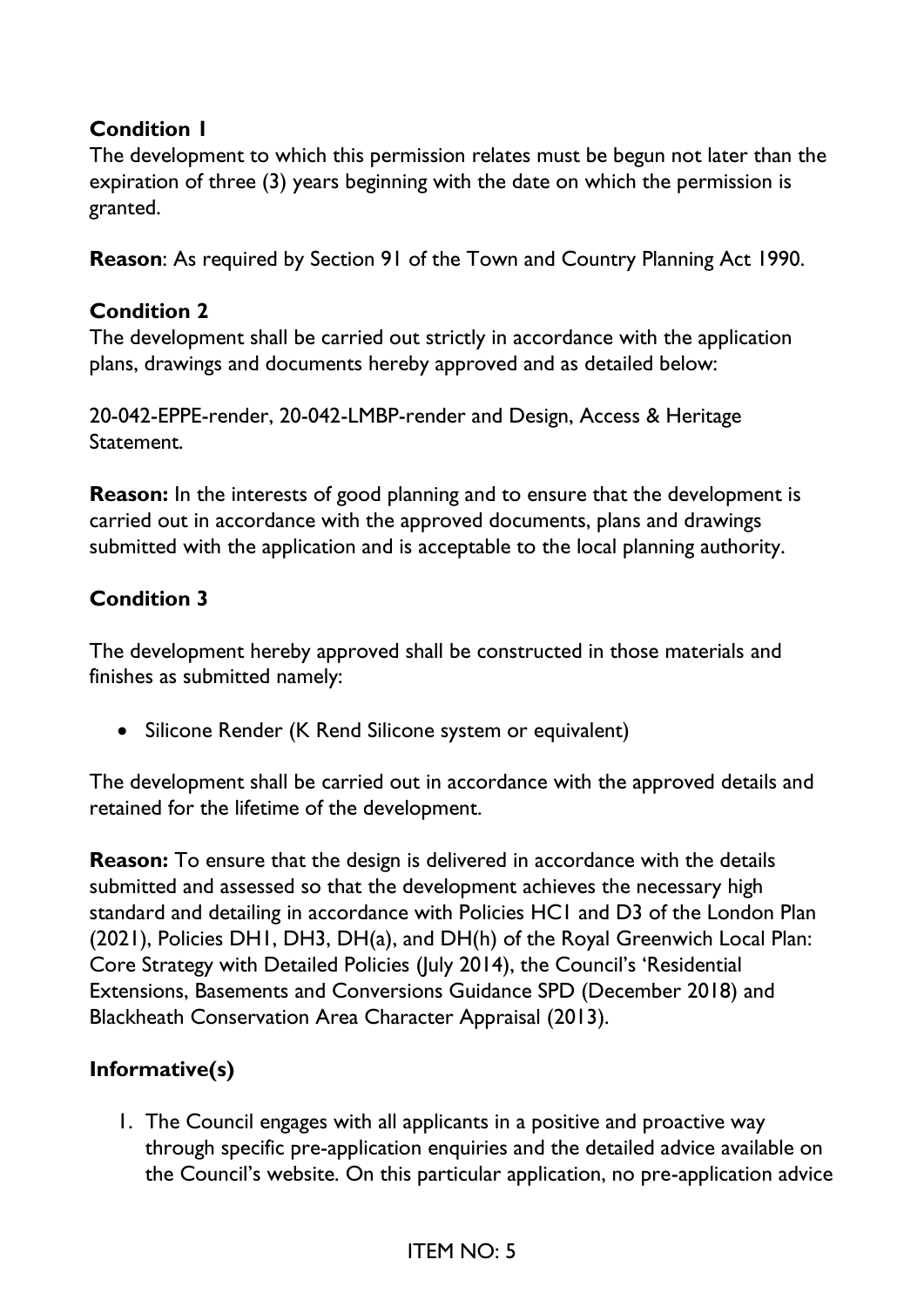was sought. However, as the proposal was clearly in accordance with the Development Plan, permission could be granted without any further discussion.